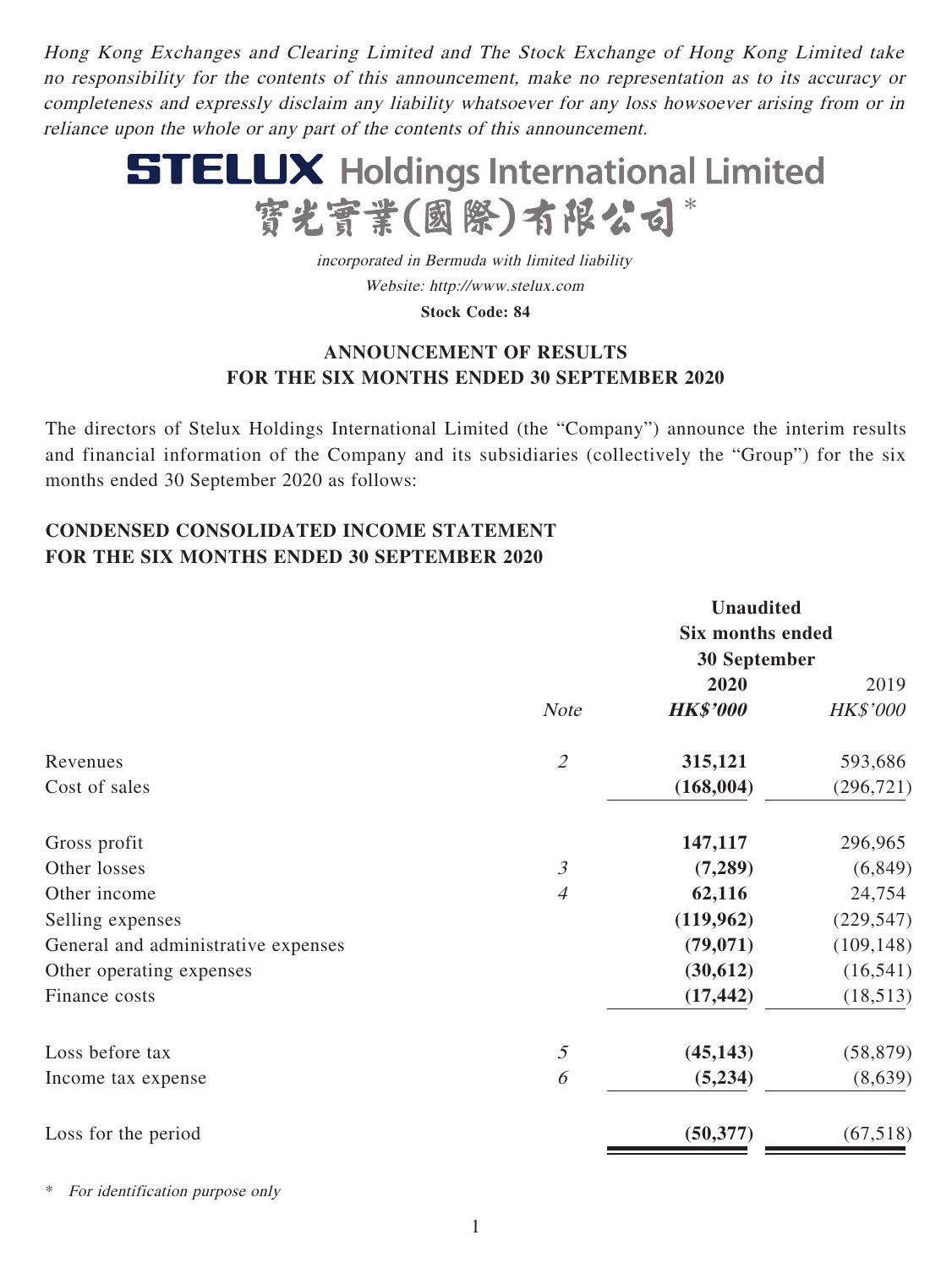# **CONDENSED CONSOLIDATED INCOME STATEMENT (Continued)**

|                               |             | <b>Unaudited</b><br><b>Six months ended</b><br>30 September |                 |  |
|-------------------------------|-------------|-------------------------------------------------------------|-----------------|--|
|                               |             | 2020                                                        | 2019            |  |
|                               | <b>Note</b> | <b>HK\$'000</b>                                             | <b>HK\$'000</b> |  |
| Attributable to:              |             |                                                             |                 |  |
| Equity holders of the Company |             | (50, 494)                                                   | (67, 627)       |  |
| Non-controlling interests     |             | 117                                                         | 109             |  |
| Loss for the period           |             | (50, 377)                                                   | (67,518)        |  |
|                               |             | <b>HK</b> cents                                             | HK cents        |  |
| Loss per share                | 8           |                                                             |                 |  |
| - Basic and diluted           |             | (4.83)                                                      | (6.46)          |  |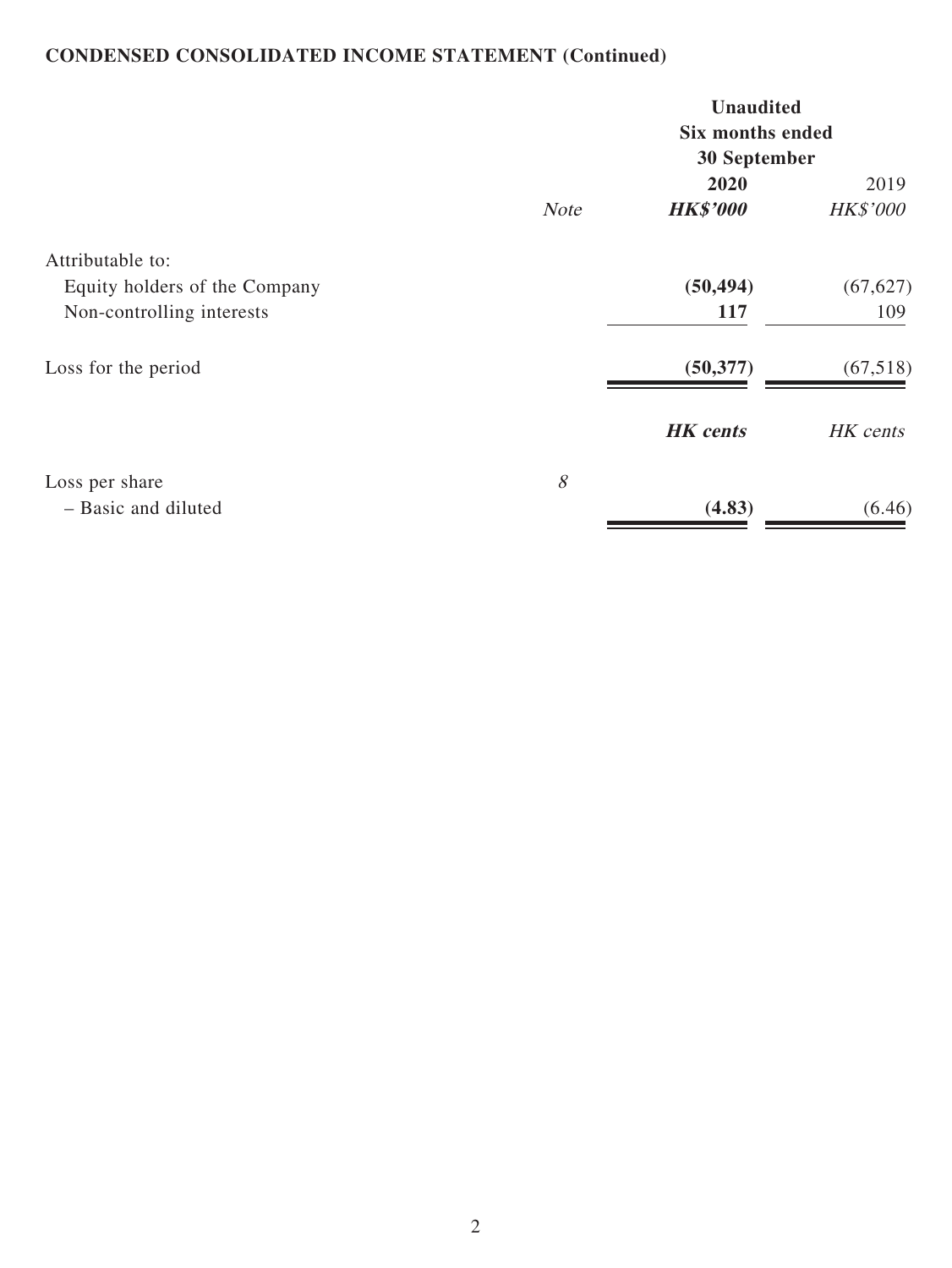# **CONDENSED CONSOLIDATED STATEMENT OF COMPREHENSIVE INCOME FOR THE SIX MONTHS ENDED 30 SEPTEMBER 2020**

|                                                                                                                                                          | <b>Unaudited</b>        |           |
|----------------------------------------------------------------------------------------------------------------------------------------------------------|-------------------------|-----------|
|                                                                                                                                                          | <b>Six months ended</b> |           |
|                                                                                                                                                          | <b>30 September</b>     |           |
|                                                                                                                                                          | 2020                    | 2019      |
|                                                                                                                                                          | <b>HK\$'000</b>         | HK\$'000  |
| Loss for the period                                                                                                                                      | (50, 377)               | (67,518)  |
| Other comprehensive income/(loss):                                                                                                                       |                         |           |
| Items that may be reclassified subsequently to profit or loss:                                                                                           |                         |           |
| Exchange differences of translation of foreign operations                                                                                                | 16,316                  | (2,738)   |
|                                                                                                                                                          | 16,316                  | (2,738)   |
| Items that will not be reclassified to profit or loss:<br>Change in fair value of equity investments at fair value<br>through other comprehensive income | 236                     | 28        |
|                                                                                                                                                          | 236                     | 28        |
| Other comprehensive income/(loss) for the period                                                                                                         | 16,552                  | (2,710)   |
| Total comprehensive loss for the period                                                                                                                  | (33, 825)               | (70, 228) |
| Attributable to:                                                                                                                                         |                         |           |
| Equity holders of the Company                                                                                                                            | (34, 115)               | (70, 446) |
| Non-controlling interests                                                                                                                                | 290                     | 218       |
| Total comprehensive loss for the period                                                                                                                  | (33, 825)               | (70, 228) |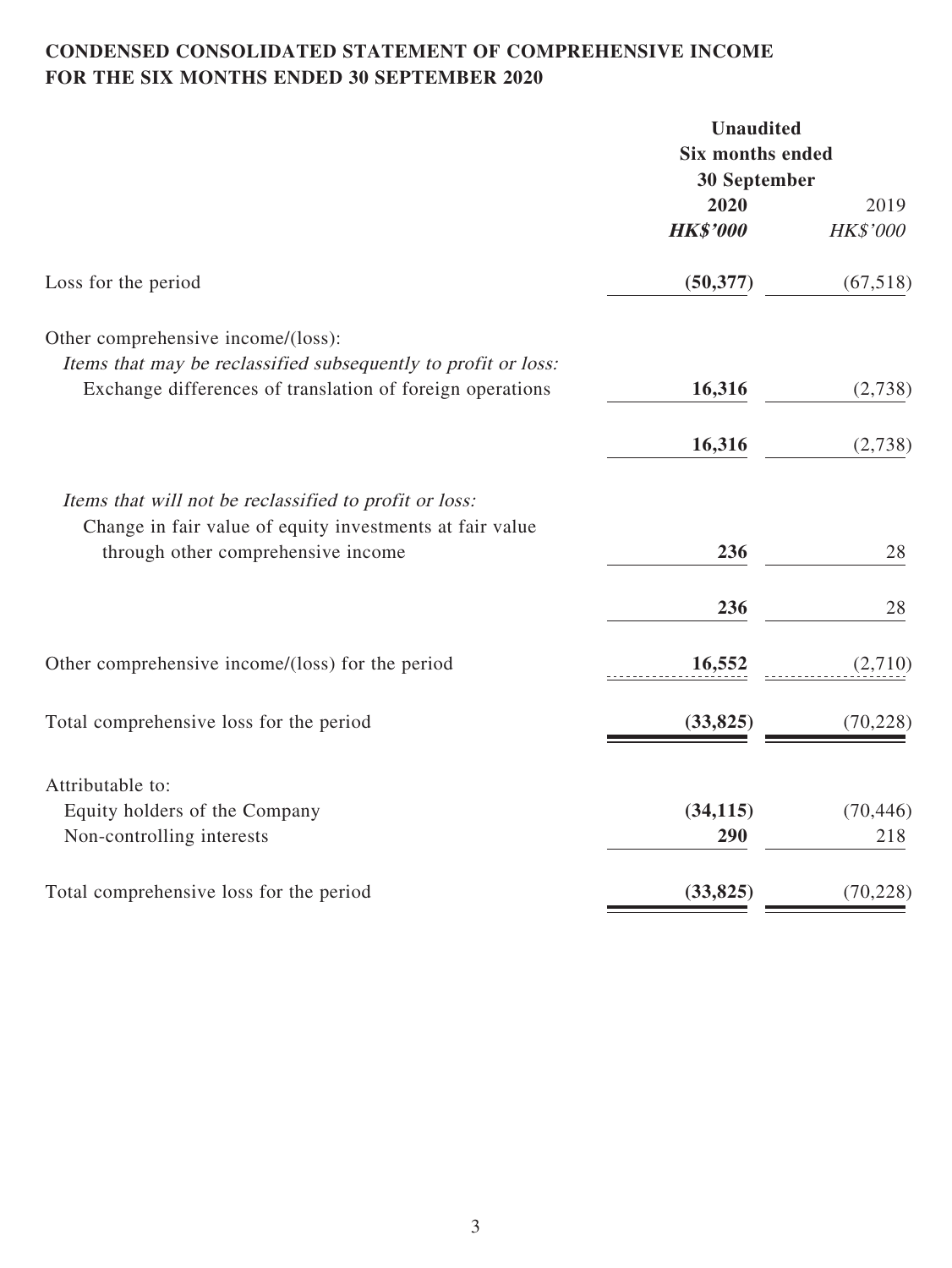# **CONDENSED CONSOLIDATED BALANCE SHEET AS AT 30 SEPTEMBER 2020**

|                                                                           |             | <b>Unaudited</b> |           |
|---------------------------------------------------------------------------|-------------|------------------|-----------|
|                                                                           |             | 30 September     | 31 March  |
|                                                                           |             | 2020             | 2020      |
|                                                                           | <b>Note</b> | <b>HK\$'000</b>  | HK\$'000  |
| <b>ASSETS</b>                                                             |             |                  |           |
| Non-current assets                                                        |             |                  |           |
| Property, plant and equipment                                             |             | 120,302          | 131,315   |
| Investment properties                                                     |             | 519,800          | 519,800   |
| Right-of-use assets                                                       |             | 145,203          | 198,704   |
| Intangible assets                                                         |             | 58,917           | 57,541    |
| Deferred tax assets                                                       |             | 38,172           | 38,384    |
| Equity investments at fair value through other                            |             |                  |           |
| comprehensive income                                                      |             | 5,680            | 5,444     |
| Deposits and prepayments                                                  | 9           | 27,344           | 36,638    |
| Total non-current assets                                                  |             | 915,418          | 987,826   |
| Current assets                                                            |             |                  |           |
| Inventories                                                               |             | 346,205          | 373,040   |
| Trade and other receivables                                               | 9           | 168,659          | 163,454   |
| Pledged bank deposits                                                     |             |                  | 54,579    |
| Cash and cash equivalents                                                 |             | 167,446          | 127,016   |
| Total current assets                                                      |             | 682,310          | 718,089   |
| Total assets                                                              |             | 1,597,728        | 1,705,915 |
| <b>EQUITY</b>                                                             |             |                  |           |
| Capital and reserves attributable to the equity holders<br>of the Company |             |                  |           |
| Share capital                                                             |             | 104,647          | 104,647   |
| Reserves                                                                  |             | 391,684          | 425,799   |
| Shareholders' funds                                                       |             | 496,331          | 530,446   |
| Non-controlling interests                                                 |             | 6,945            | 6,655     |
| Total equity                                                              |             | 503,276          | 537,101   |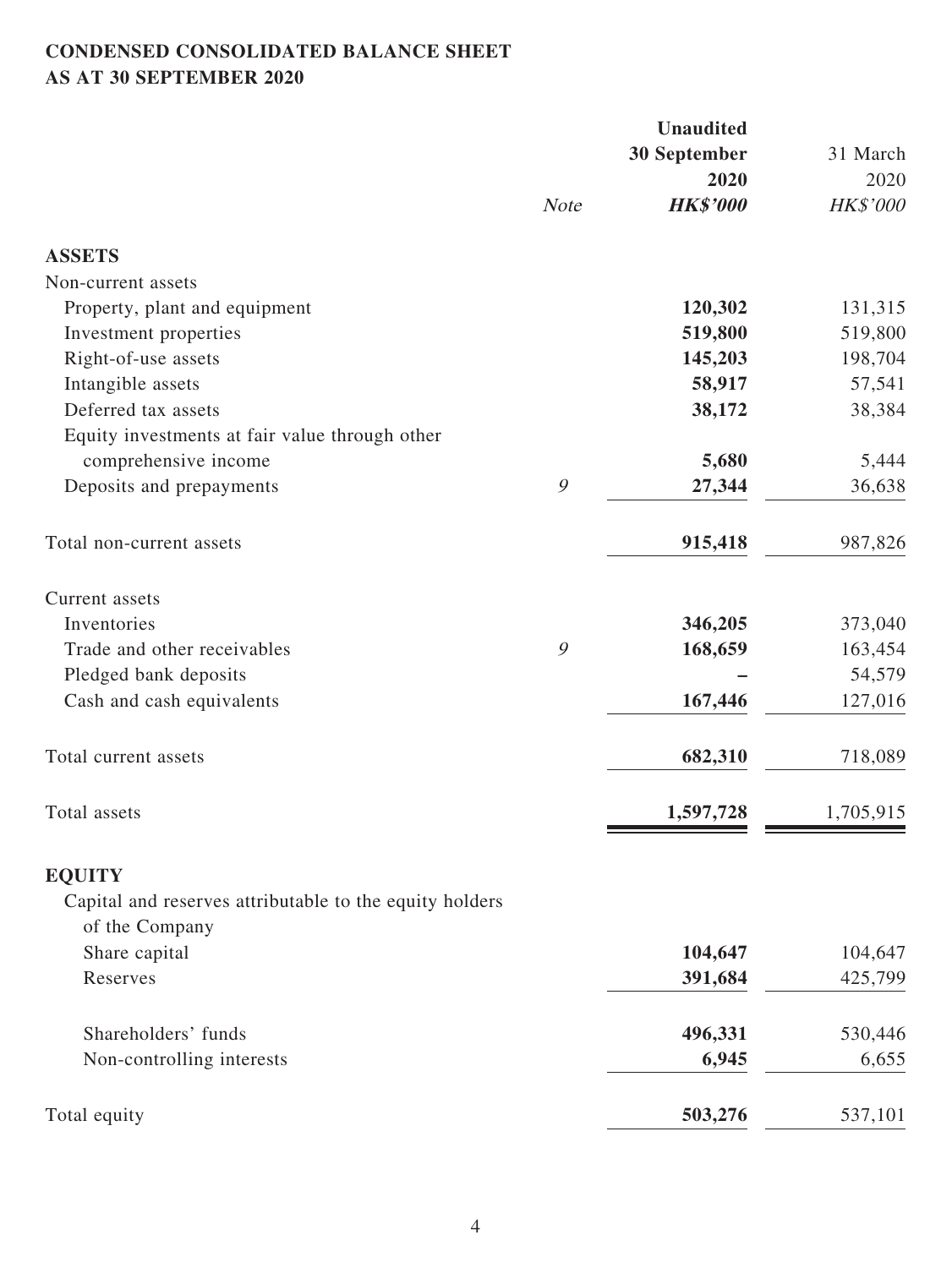# **CONDENSED CONSOLIDATED BALANCE SHEET (Continued)**

|                               |             | <b>Unaudited</b><br>30 September | 31 March         |
|-------------------------------|-------------|----------------------------------|------------------|
|                               | <b>Note</b> | 2020<br><b>HK\$'000</b>          | 2020<br>HK\$'000 |
| <b>LIABILITIES</b>            |             |                                  |                  |
| Non-current liabilities       |             |                                  |                  |
| Deferred tax liabilities      |             | 27,706                           | 32,933           |
| Lease liabilities             |             | 83,209                           | 118,251          |
| Total non-current liabilities |             | 110,915                          | 151,184          |
| <b>Current liabilities</b>    |             |                                  |                  |
| Trade and other payables      | 10          | 198,155                          | 172,583          |
| Income tax payable            |             | 23,748                           | 16,288           |
| Bank and other borrowings     |             | 628,944                          | 651,449          |
| Lease liabilities             |             | 132,690                          | 177,310          |
| Total current liabilities     |             | 983,537                          | 1,017,630        |
| <b>Total liabilities</b>      |             | 1,094,452                        | 1,168,814        |
| Total equity and liabilities  |             | 1,597,728                        | 1,705,915        |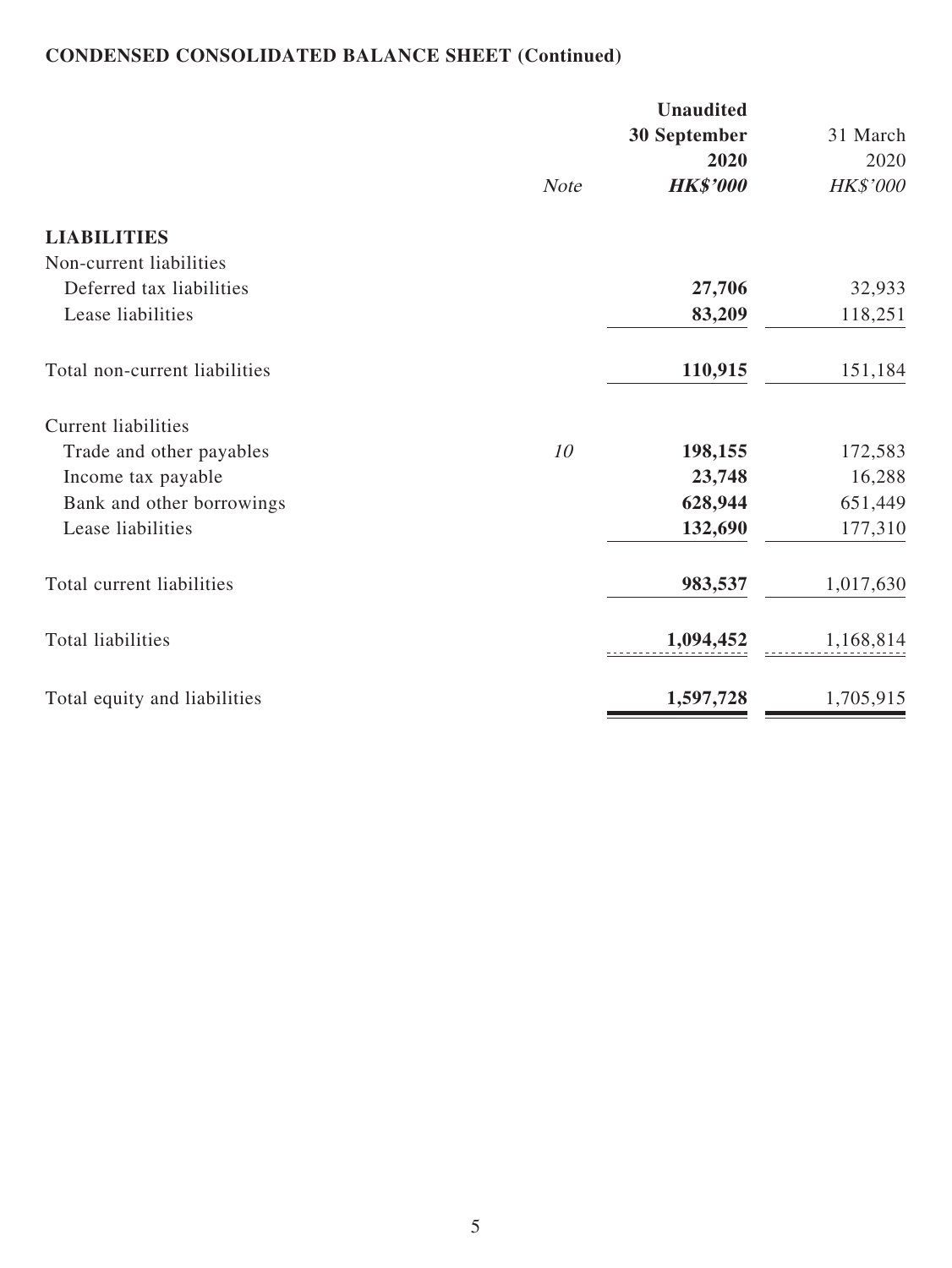### **NOTES TO CONDENSED INTERIM CONSOLIDATED FINANCIAL INFORMATION**

#### **1. BASIS OF PREPARATION AND CHANGE IN ACCOUNTING POLICIES**

These unaudited condensed interim consolidated financial information have been prepared in accordance with Hong Kong Accounting Standard ("HKAS") 34 "Interim Financial Reporting" issued by the Hong Kong Institute of Certified Public Accountants ("HKICPA") and the applicable requirements of Appendix 16 of the Rules Governing the Listing of Securities on The Stock Exchange of Hong Kong Limited (the "Stock Exchange").

The unaudited condensed interim consolidated financial information should be read in conjunction with the 2020 annual financial statements, which have been prepared in accordance with Hong Kong Financial Reporting Standards ("HKFRS").

The accounting policies and methods of computation used in the preparation of these condensed interim consolidated financial information are consistent with those used in the annual financial statements for the year ended 31 March 2020.

In the period, the Group has adopted all the new and revised Hong Kong Financial Reporting Standards ("HKFRSs") issued by the HKICPA that are relevant to its operations and effective for its accounting year beginning on 1 April 2020. HKFRSs comprise Hong Kong Financial Reporting Standards ("HKFRS"); Hong Kong Accounting Standards ("HKAS"); and Interpretations. The Group has not early adopted any other standard, interpretation or amendment that has been issued but is not yet effective.

A number of new or amended standards are effective from 1 April 2020 but they do not have a material effect on the Group's unaudited condensed consolidated financial statements.

#### **2. REVENUE AND SEGMENT INFORMATION**

The chief operating decision-makers have been identified as the executive directors of the Company. The executive directors review the Group's financial information mainly from product and geographical perspectives. From a product perspective, the Group has two reportable segments namely watch retail and watch wholesale trading segments. From a geographical perspective, management mainly assesses the performance of watch retail operations in (i) Hong Kong, Macau and Mainland China and (ii) the rest of Asia.

Revenue represents sales of goods. Sales between operating segments are carried out on terms equivalent to those prevailing in arm's length transactions. The executive directors assess the performance of the operating segments based on a measure of adjusted earnings before interest and tax ("EBIT"). This measurement basis excludes net corporate expenses. Net corporate expenses mainly represent corporate staff costs and provision for senior management bonus.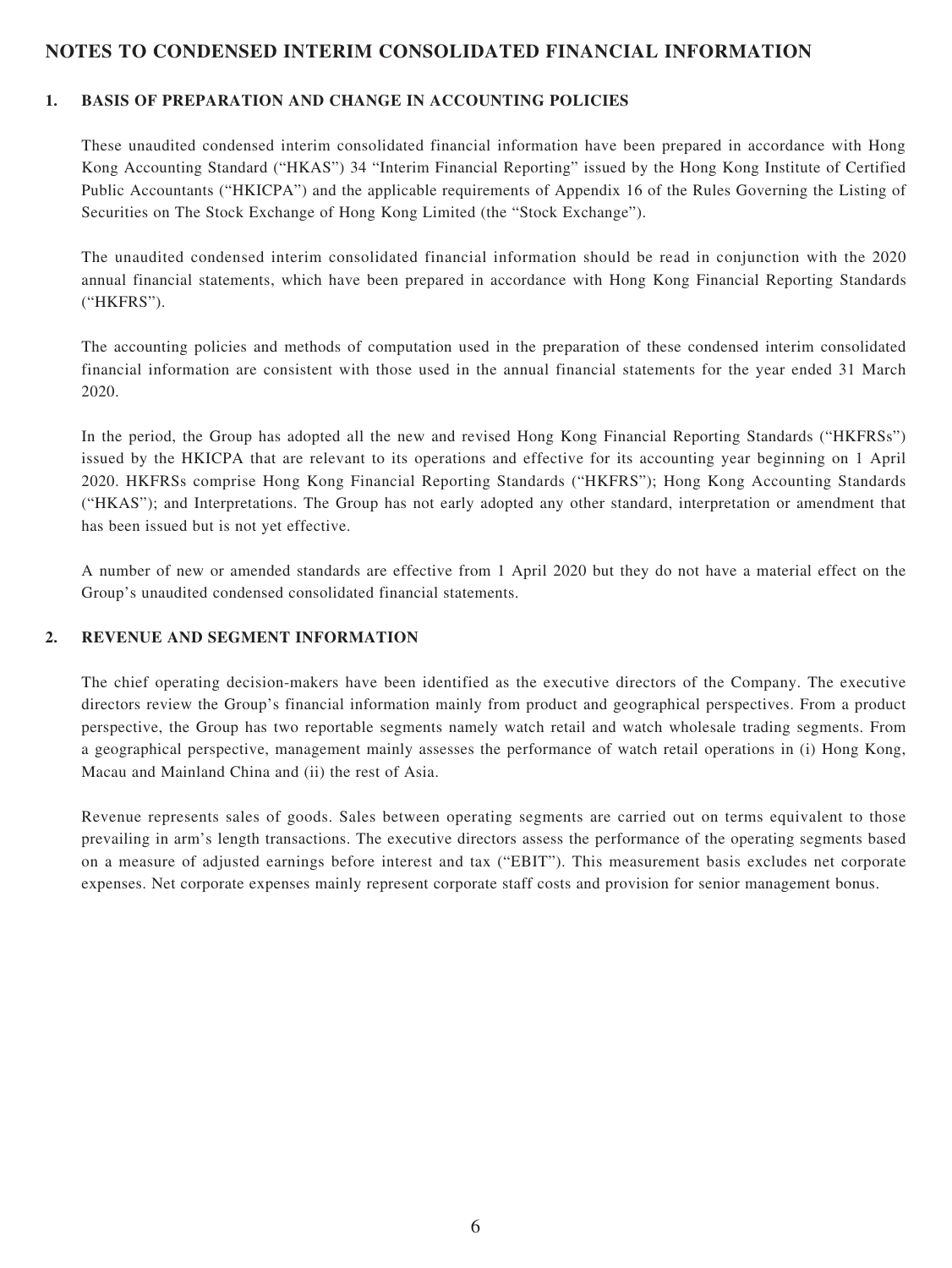## **2. REVENUE AND SEGMENT INFORMATION (Continued)**

## **For the six months ended 30 September 2020**

|                                                                       | Watch retail                                                                  |                                           |                                                  |                                 |
|-----------------------------------------------------------------------|-------------------------------------------------------------------------------|-------------------------------------------|--------------------------------------------------|---------------------------------|
|                                                                       | Hong Kong,<br><b>Macau</b> and<br><b>Mainland</b><br>China<br><b>HK\$'000</b> | <b>Rest of</b><br>Asia<br><b>HK\$'000</b> | Watch<br>wholesale<br>trading<br><b>HK\$'000</b> | <b>Total</b><br><b>HK\$'000</b> |
| Revenues from contracts with customers within the<br>scope of HKFRS15 |                                                                               |                                           |                                                  |                                 |
| - Gross segment                                                       | 120,902                                                                       | 89,807                                    | 159,402                                          | 370,111                         |
| - Inter-segment                                                       |                                                                               |                                           | (54,990)                                         | (54,990)                        |
| Sales to external customers                                           | 120,902                                                                       | 89,807                                    | 104,412                                          | 315,121                         |
| Timing of revenue recognition                                         |                                                                               |                                           |                                                  |                                 |
| - At a point in time                                                  | 120,902                                                                       | 89,807                                    | 104,412                                          | 315,121                         |
| <b>Segment results</b>                                                | (24, 237)                                                                     | (3, 493)                                  | 21,147                                           | (6, 583)                        |
| Net corporate expenses                                                |                                                                               |                                           |                                                  | (21, 118)                       |
| <b>Finance costs</b>                                                  |                                                                               |                                           |                                                  | (17, 442)                       |
| Loss before tax                                                       |                                                                               |                                           |                                                  | (45, 143)                       |
| Income tax expense                                                    |                                                                               |                                           |                                                  | (5,234)                         |
| Loss for the period                                                   |                                                                               |                                           |                                                  | (50, 377)                       |
| As at 30 September 2020                                               |                                                                               |                                           |                                                  |                                 |

| Watch retail     |                 |                 |                 |
|------------------|-----------------|-----------------|-----------------|
| Hong Kong,       |                 |                 |                 |
| <b>Macau</b> and |                 | Watch           |                 |
| <b>Mainland</b>  | <b>Rest of</b>  | wholesale       |                 |
| China            | Asia            | trading         | <b>Total</b>    |
| <b>HK\$'000</b>  | <b>HK\$'000</b> | <b>HK\$'000</b> | <b>HK\$'000</b> |
| 481,505          | 181,394         | 311,173         | 974,072         |
|                  |                 |                 | 623,656         |
|                  |                 |                 | 1,597,728       |
| 178,257          | 82,205          | 98,400          | 358,862         |
|                  |                 |                 | 735,590         |
|                  |                 |                 | 1,094,452       |
|                  |                 |                 |                 |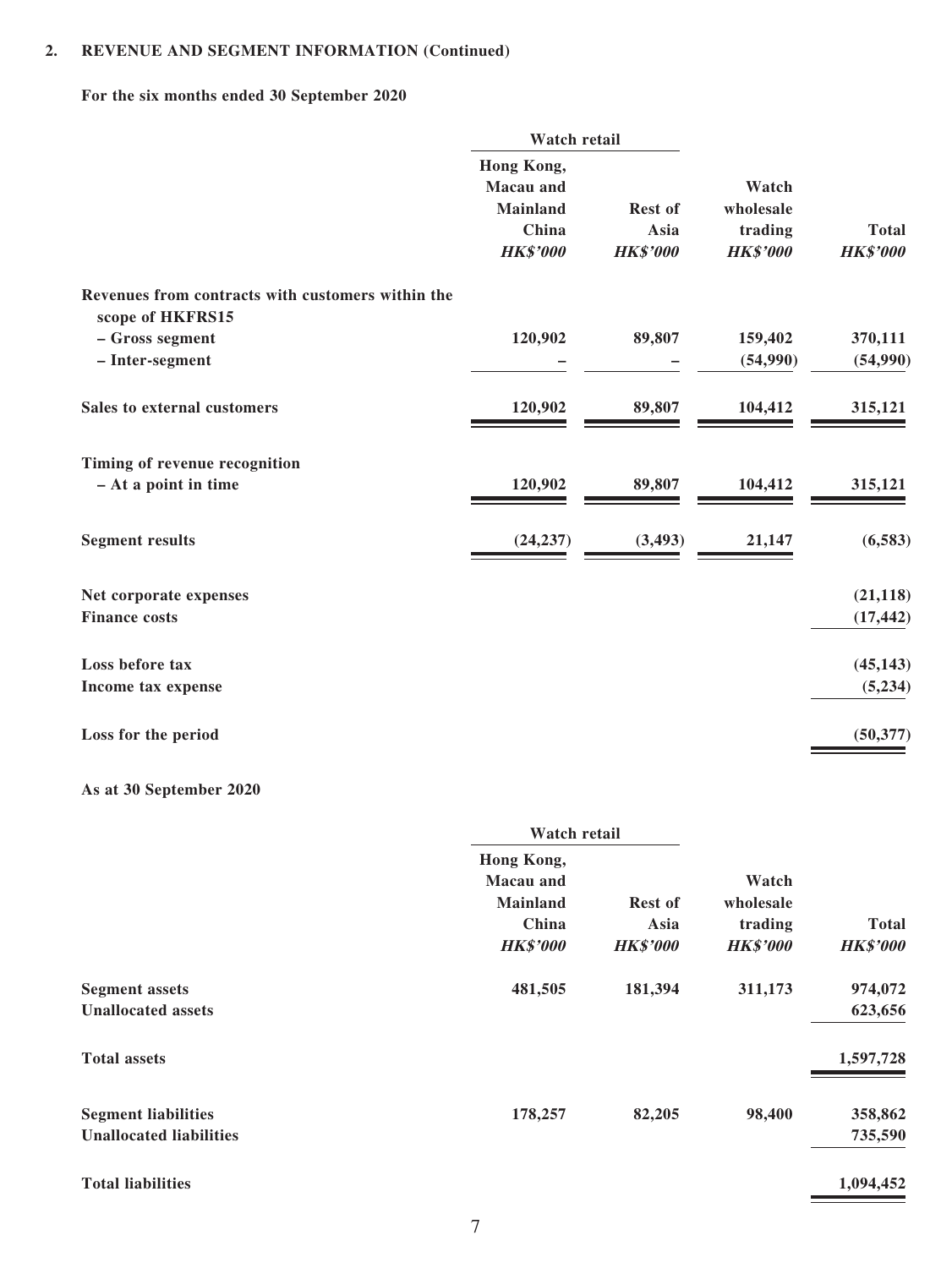### **2. REVENUE AND SEGMENT INFORMATION (Continued)**

For the six months ended 30 September 2019

|                                                                       | Watch retail                                             |                             |                                           |                       |  |
|-----------------------------------------------------------------------|----------------------------------------------------------|-----------------------------|-------------------------------------------|-----------------------|--|
|                                                                       | Hong Kong,<br>Macau and<br>Mainland<br>China<br>HK\$'000 | Rest of<br>Asia<br>HK\$'000 | Watch<br>wholesale<br>trading<br>HK\$'000 | Total<br>HK\$'000     |  |
| Revenues from contracts with customers within the<br>scope of HKFRS15 |                                                          |                             |                                           |                       |  |
| - Gross segment<br>- Inter-segment                                    | 309,004                                                  | 142,658                     | 242,690<br>(100, 666)                     | 694,352<br>(100, 666) |  |
| Sales to external customers                                           | 309,004                                                  | 142,658                     | 142,024                                   | 593,686               |  |
| Timing of revenue recognition<br>- At a point in time                 | 309,004                                                  | 142,658                     | 142,024                                   | 593,686               |  |
| Segment results                                                       | (39, 328)                                                | (6,234)                     | 19,255                                    | (26, 307)             |  |
| Net corporate expenses<br>Finance costs                               |                                                          |                             |                                           | (14,059)<br>(18, 513) |  |
| Loss before tax<br>Income tax expense                                 |                                                          |                             |                                           | (58, 879)<br>(8,639)  |  |
| Loss for the period                                                   |                                                          |                             |                                           | (67, 518)             |  |

#### As at 31 March 2020

|                                                | Watch retail                        |                  |                            |                      |  |
|------------------------------------------------|-------------------------------------|------------------|----------------------------|----------------------|--|
|                                                | Hong Kong,<br>Macau and<br>Mainland |                  | Rest of                    | Watch<br>wholesale   |  |
|                                                | China<br>HK\$'000                   | Asia<br>HK\$'000 | trading<br><b>HK\$'000</b> | Total<br>HK\$'000    |  |
| Segment assets<br>Unallocated assets           | 552,054                             | 188,645          | 321,702                    | 1,062,401<br>643,514 |  |
| Total assets                                   |                                     |                  |                            | 1,705,915            |  |
| Segment liabilities<br>Unallocated liabilities | 250,165                             | 86,061           | 74,657                     | 410,883<br>757,931   |  |
| Total liabilities                              |                                     |                  |                            | 1,168,814            |  |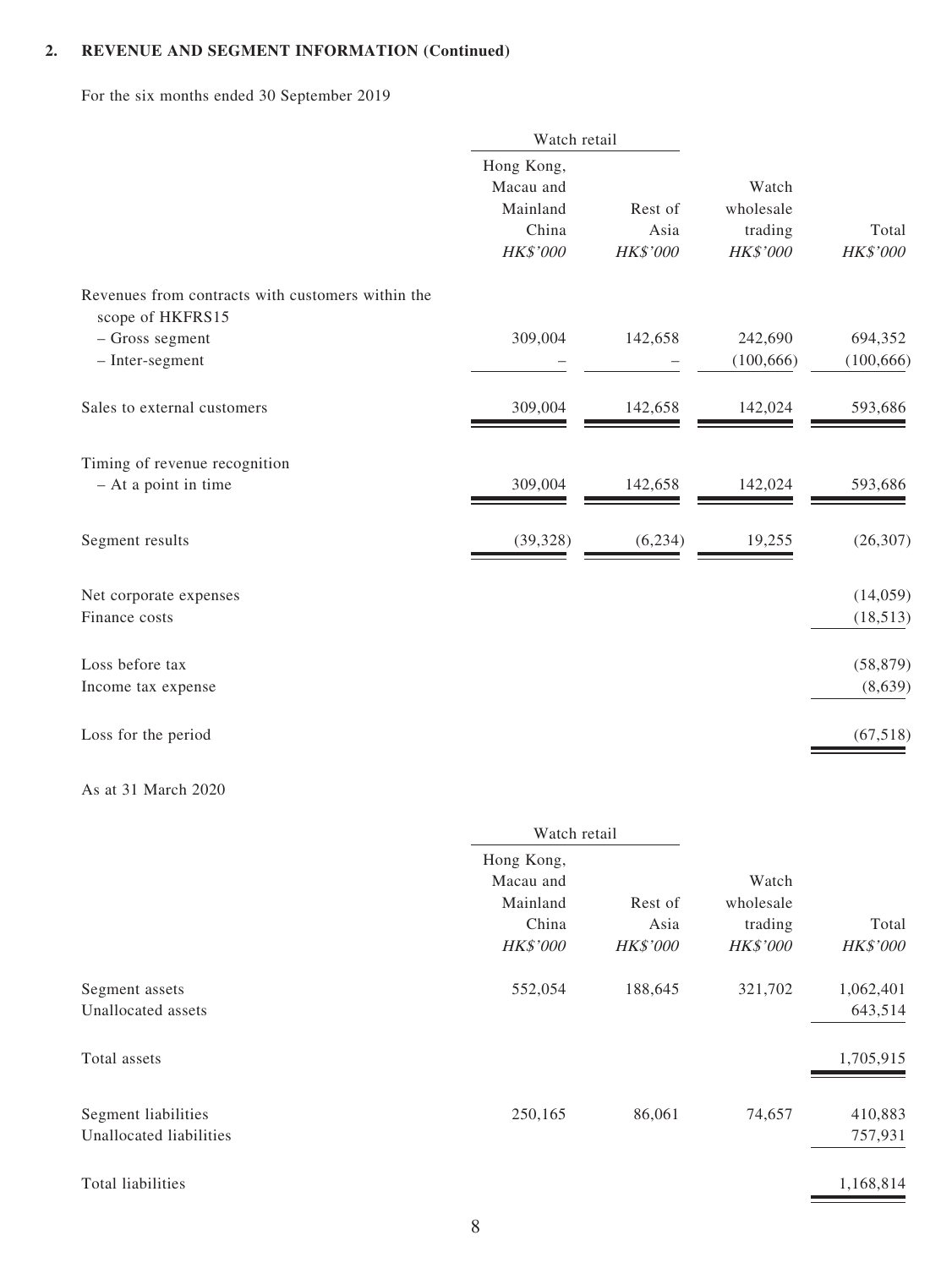#### **3. OTHER LOSSES**

|                                                               | Six months ended 30 September |                 |  |
|---------------------------------------------------------------|-------------------------------|-----------------|--|
|                                                               | 2020                          | 2019            |  |
|                                                               | <b>HK\$'000</b>               | <b>HK\$'000</b> |  |
| (Loss)/gain on disposal of property, plant and equipment, net | (276)                         | 72              |  |
| Exchange loss, net                                            | (7, 013)                      | (6, 921)        |  |
|                                                               | (7,289)                       | (6, 849)        |  |

#### **4. OTHER INCOME**

|                                | Six months ended 30 September |                                                                           |  |
|--------------------------------|-------------------------------|---------------------------------------------------------------------------|--|
|                                | 2020                          |                                                                           |  |
|                                | <b>HK\$'000</b>               | HK\$'000                                                                  |  |
| Building management fee income | 1,230                         | 1,230                                                                     |  |
| Rental income                  | 4,410                         | 5,863                                                                     |  |
| Rent concession                | 20,480                        | $\hspace{1.0cm} \rule{1.5cm}{0.15cm} \hspace{1.0cm} \rule{1.5cm}{0.15cm}$ |  |
| Interest income                | 159                           | 468                                                                       |  |
| Government subsidies           | 22,905                        | $\overline{\phantom{m}}$                                                  |  |
| Shared service income          | 10,200                        | 13,200                                                                    |  |
| <b>Sundries</b>                | 2,732                         | 3,993                                                                     |  |
|                                | 62,116                        | 24,754                                                                    |  |

### **5. LOSS BEFORE TAX**

The Group's loss before tax has been derived after debiting or (crediting) the following items in the income statement.

|                                               | Six months ended 30 September |                 |  |
|-----------------------------------------------|-------------------------------|-----------------|--|
|                                               | 2020                          |                 |  |
|                                               | <b>HK\$'000</b>               | <b>HK\$'000</b> |  |
| Depreciation of                               |                               |                 |  |
| - Property, plant and equipment               | 11,720                        | 17,384          |  |
| - Right-of-use assets                         | 52,703                        | 99,683          |  |
| Impairment loss of                            |                               |                 |  |
| - Property, plant and equipment               | 2,001                         | 6,529           |  |
| - Right-of-use assets                         | 20,112                        |                 |  |
| Amortisation of intangible assets             |                               | 1,160           |  |
| Lease rentals in repect of land and buildings |                               |                 |  |
| - Short-term and variable lease payments      | 5,348                         | 29,054          |  |
| - Rent concession                             | (20, 480)                     |                 |  |
| Provision for stocks                          | 6,990                         | 8,194           |  |
| Donations                                     | 83                            | 77              |  |
| Employee benefit expenses                     | 86,702                        | 138,071         |  |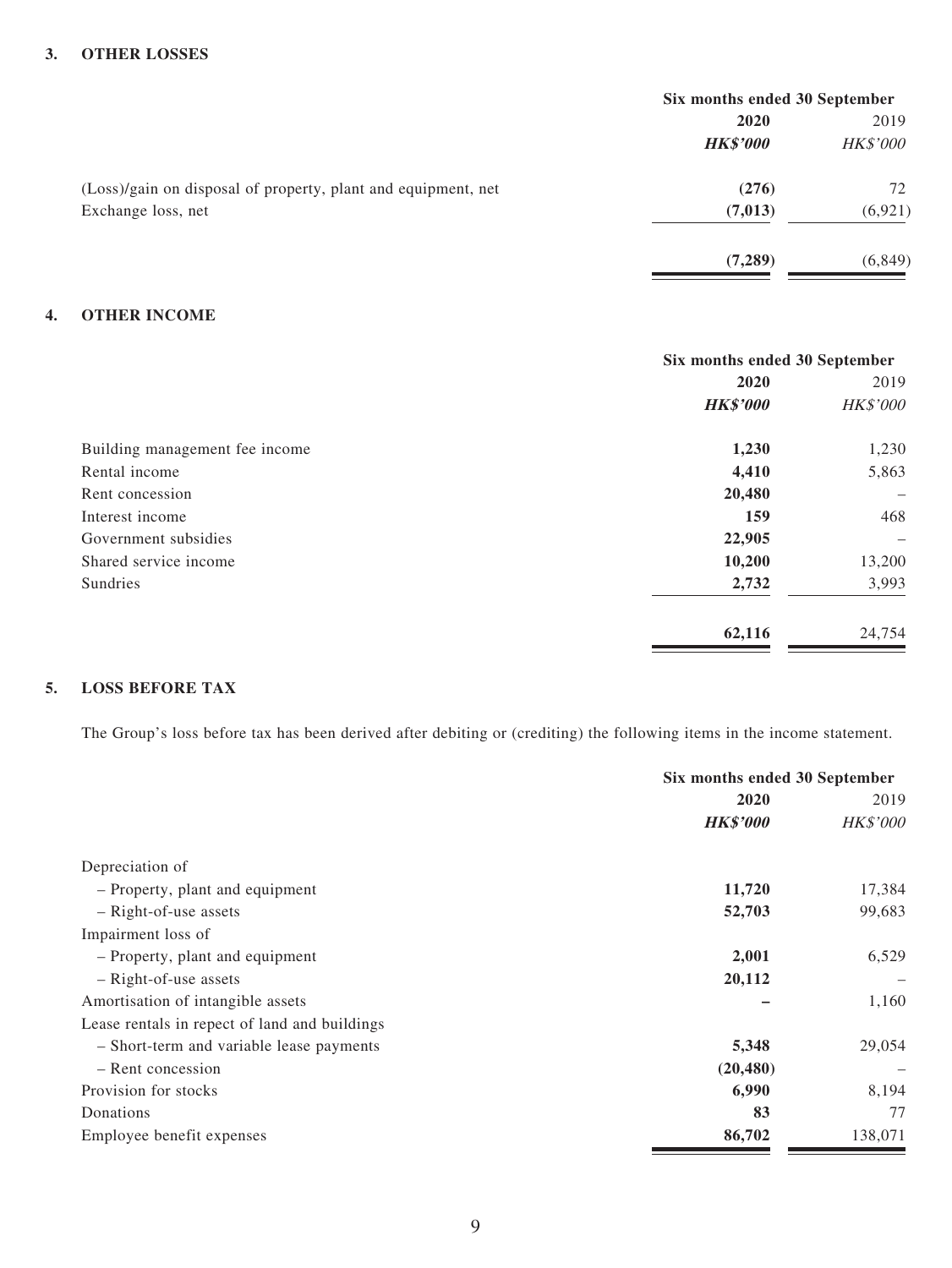#### **6. INCOME TAX EXPENSE**

|                                                       | Six months ended 30 September |          |
|-------------------------------------------------------|-------------------------------|----------|
|                                                       | 2020                          | 2019     |
|                                                       | <b>HK\$'000</b>               | HK\$'000 |
| Current income tax                                    |                               |          |
| - Hong Kong profits tax                               | 1,733                         | 3,410    |
| - Overseas profits tax                                | 1,985                         | 3,121    |
| $-$ (Over)/under provisions in respect of prior years | (107)                         | 83       |
|                                                       | 3,611                         | 6,614    |
| Deferred income tax                                   | 1,623                         | 2,025    |
|                                                       | 5,234                         | 8,639    |

Hong Kong profits tax has been provided at the rate of 16.5% based on the estimated assessable profits for the six months ended 30 September 2020 (2019: 16.5%) less tax relief, if any. Taxation on overseas profits has been calculated on the estimated assessable profits for the six months ended 30 September 2020 at the rates of taxation prevailing in the jurisdictions in which the Group operates.

#### **7. DIVIDENDS**

At a board meeting held on 26 November 2020, the directors did not propose the payment of an interim dividend for the six months ended 30 September 2020 (2019: nil).

#### **8. LOSS PER SHARE**

#### **Basic**

Basic loss per share is calculated by dividing the Group's loss attributable to equity holders of the Company by the weighted average number of ordinary shares in issue during the period.

|                                                                 | Six months ended 30 September |           |
|-----------------------------------------------------------------|-------------------------------|-----------|
|                                                                 | 2020                          | 2019      |
| Weighted average number of ordinary shares in issue (thousands) | 1,046,474                     | 1,046,474 |
| Loss attributable to equity holders of the Company (HK\$'000)   | (50, 494)                     | (67, 627) |
| Basic loss per share (HK cents)                                 | (4.83)                        | (6.46)    |

#### **Diluted**

Diluted loss per share for the six months ended 30 September 2020 and 2019 are the same as the basic loss per share amounts as there were no potentially dilutive ordinary share.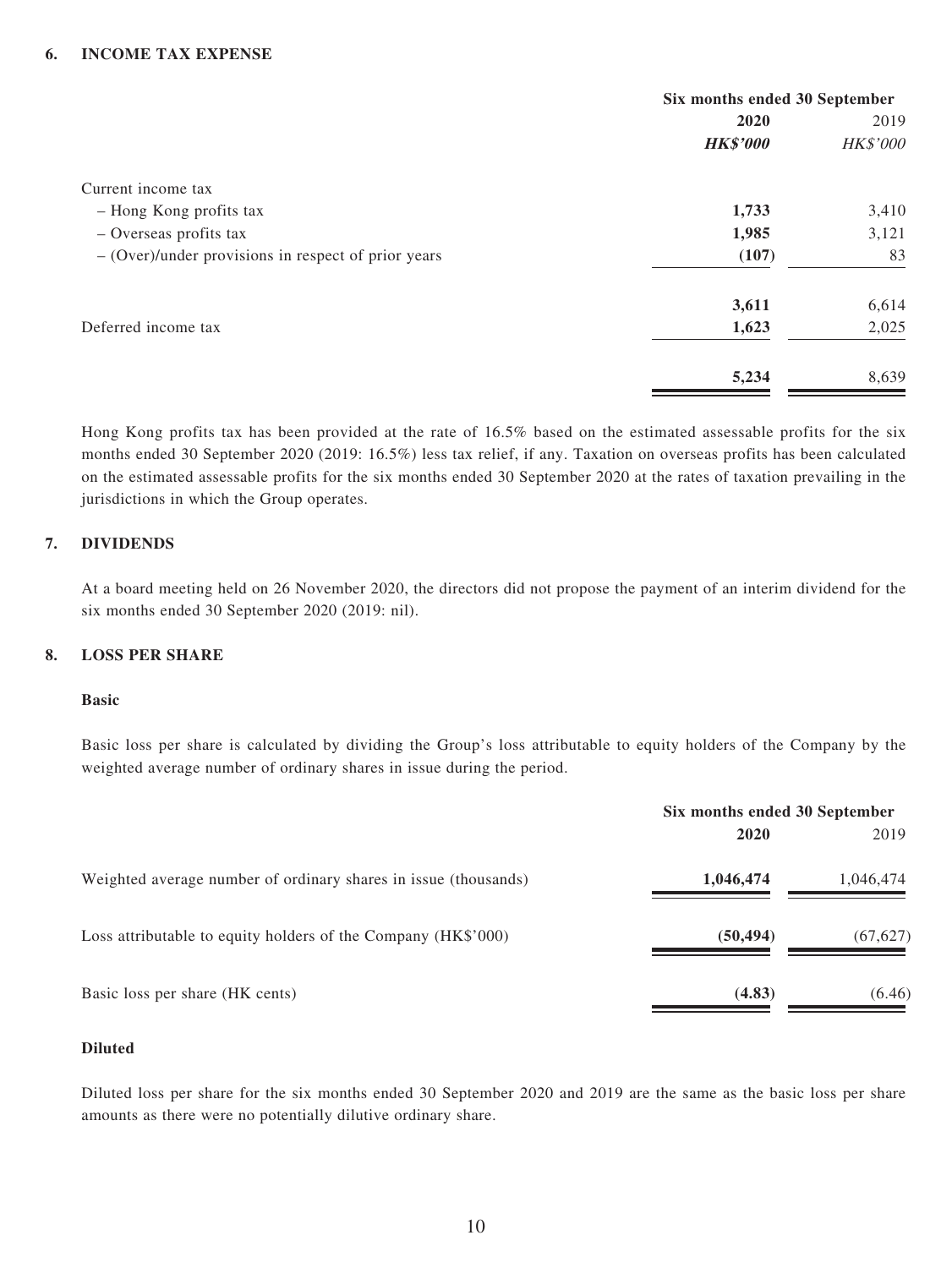#### **9. TRADE AND OTHER RECEIVABLES**

|                                             | 30 September    | 31 March  |
|---------------------------------------------|-----------------|-----------|
|                                             | 2020            | 2020      |
|                                             | <b>HK\$'000</b> | HK\$'000  |
| Trade receivables, gross                    | 88,549          | 80,107    |
| Less: impairment loss                       | (34)            | (112)     |
| Trade receivables, net (note)               | 88,515          | 79,995    |
| Other receivables                           | 28,754          | 35,155    |
| Deposits                                    | 73,810          | 78,912    |
| Prepayment                                  | 4,924           | 6,030     |
|                                             | 196,003         | 200,092   |
| Less: non-current portion                   | (27, 344)       | (36, 638) |
| Current portion                             | 168,659         | 163,454   |
| Trade receivables analysed by invoice date: |                 |           |
| $0-60$ days                                 | 45,694          | 28,692    |
| Over 60 days                                | 42,855          | 51,415    |
|                                             | 88,549          | 80,107    |

#### Note:

The Group engages designated import and export agents for the importation of products from its subsidiaries in Hong Kong to its subsidiaries in Mainland China. The balances due from and due to the import and export agents are settled on a back-to-back basis, and such balances are repayable on demand. The Group's trade receivables and trade payables include balances due from and due to the import and export agents of HK\$35,235,000 as at 30 September 2020 (31 March 2020: HK\$34,596,000).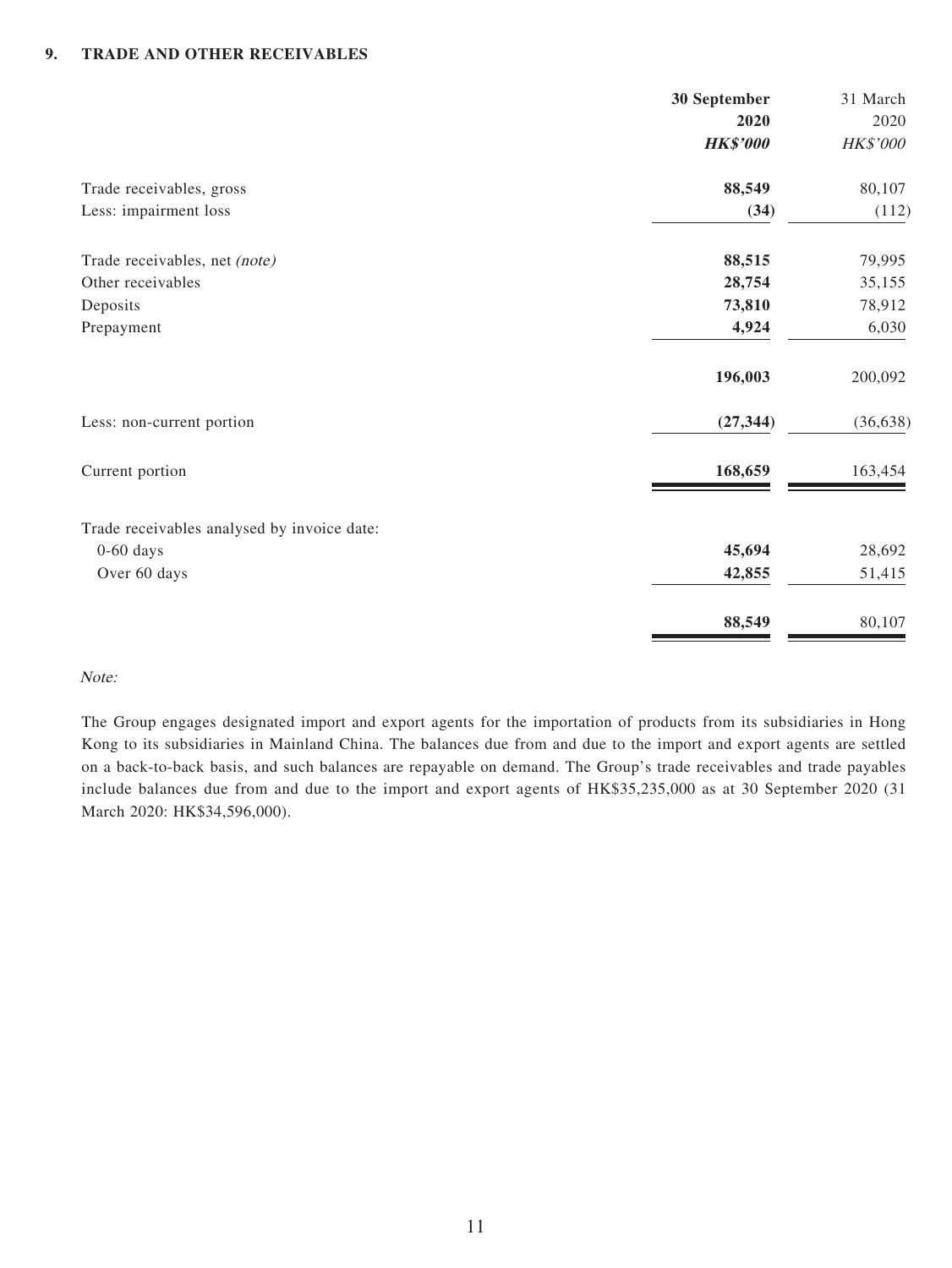#### **10. TRADE AND OTHER PAYABLES**

|                                          | 30 September    | 31 March |
|------------------------------------------|-----------------|----------|
|                                          | 2020            | 2020     |
|                                          | <b>HK\$'000</b> | HK\$'000 |
| Trade payables                           | 90,563          | 61,826   |
| Contract liabilities                     | 522             | 451      |
| Other payables                           | 53,471          | 45,741   |
| Accruals                                 | 53,599          | 64,565   |
|                                          | 198,155         | 172,583  |
| Trade payables analysed by invoice date: |                 |          |
| $0-60$ days                              | 54,627          | 22,192   |
| Over 60 days                             | 35,936          | 39,634   |
|                                          | 90,563          | 61,826   |

#### **11. CONTINGENT LIABILITIES**

The Group did not have any significant contingent liabilities at 30 September 2020.

#### **12. POST BALANCE SHEET DATE EVENT**

On 16 November 2020, a subsidiary of the Company ("Seller") entered into a provisional agreement with an independent third party purchaser ("Purchaser"), pursuant to which the Seller has agreed to sell and the Purchaser has agreed to purchase the entire issued share capital of a subsidiary of the Seller at an aggregate consideration of HK\$108,000,000 (the "Disposal"). The Disposal is expected to be completed in January 2021.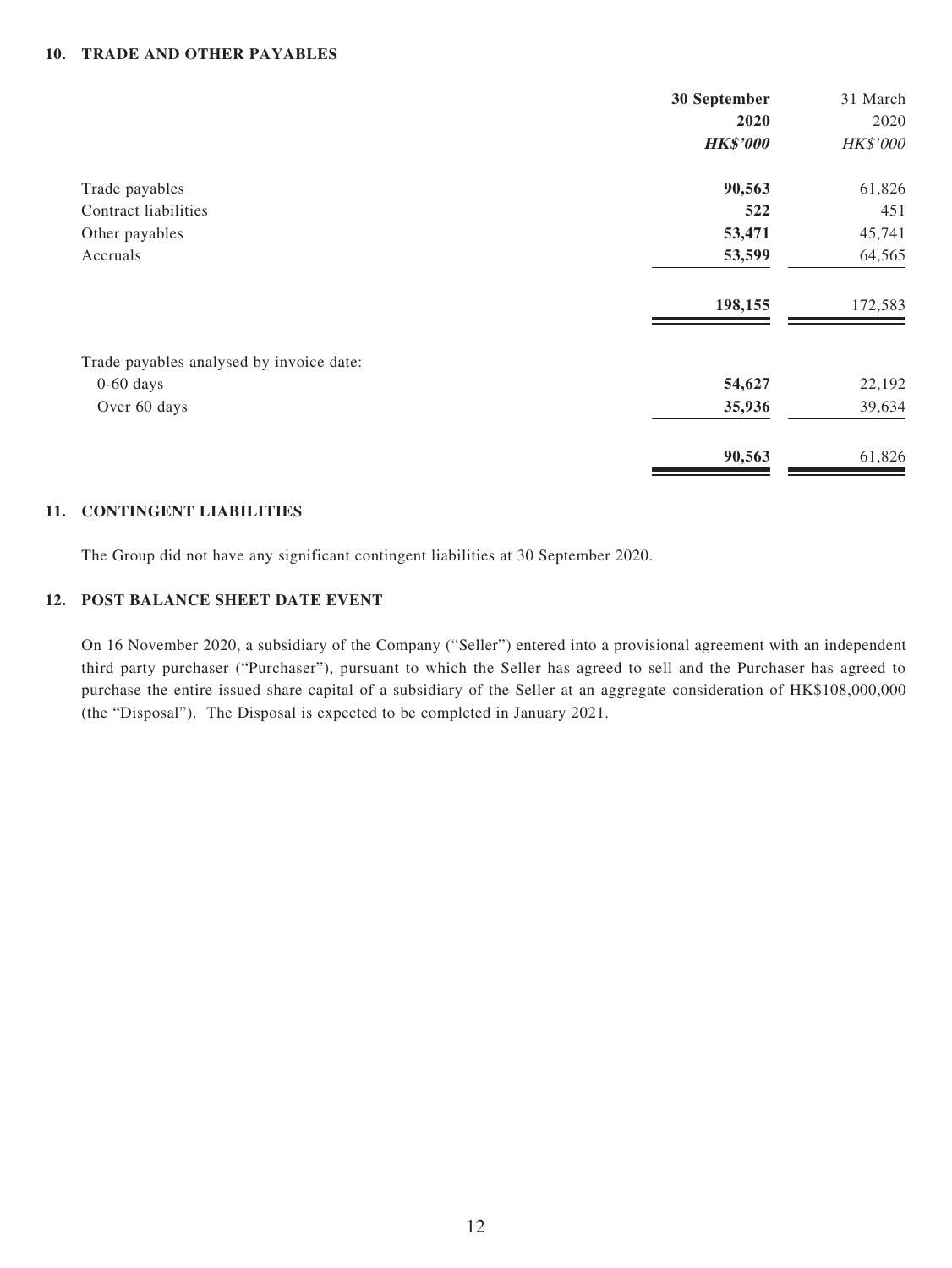## **MANAGEMENT DISCUSSION AND ANALYSIS**

- Group Turnover fell by 46.9% to HK\$315.1 million
- Loss Attributable to Equity Holders of HK\$50.5 million
- Group Inventory reduced by 7.2% to HK\$346.2 million vs that as at 31 March 2020

For the period under review, Group turnover decreased by 46.9% to HK\$315.1 million (1H 2019: HK\$593.7 million) as the COVID-19 pandemic exerted severe pressure on the turnover performance of the Group. In Q1, due to lock-downs and control movement orders, a sharp sales decline was seen but narrowed in Q2, especially at our Southeast Asia operations.

The Group reported a loss attributable to its equity holders of HK\$50.5 million (1H 2019: HK\$67.6 million). The Group continued with measures to further reduce operating costs:

- Selling expenses fell by 47.7%, mainly due to reduced shop rental and other shop overheads;
- Group general and administrative expenses fell by 27.6%

Various government subsidies of approximately HK\$23 million were received in our operating regions during the reporting period.

Due to the pandemic, measures were further strengthened to improve liquidity and reduce costs. Through strict inventory control and tightened stock procurement, Group inventory declined by 7.2% and 32.9% vs that as at the end of March 2020 and September 2019 respectively. Excluding the impact of a stock provision expense of HK\$95.4 million for slow-moving watch movements recorded in FY19/20, Group inventory would have declined by 17.7% vs that at 30 September 2019.

CAPEX sharply decreased by 83.5% against that for the same period in 2019. Shop numbers fell by 16.3% y-o-y in line with Group strategy to rationalise shop portfolio to improve shop productivity.

### **INTERIM DIVIDEND**

The Board does not recommend the payment of an interim dividend for the six months ended 30 September 2020 (2019: Nil per ordinary share).

# **CITY CHAIN GROUP**

- City Chain Group turnover down by 53.3%
- City Chain Group loss before interest and tax (LBIT) of HK\$27.7 million (1H 2019: HK\$45.6 million)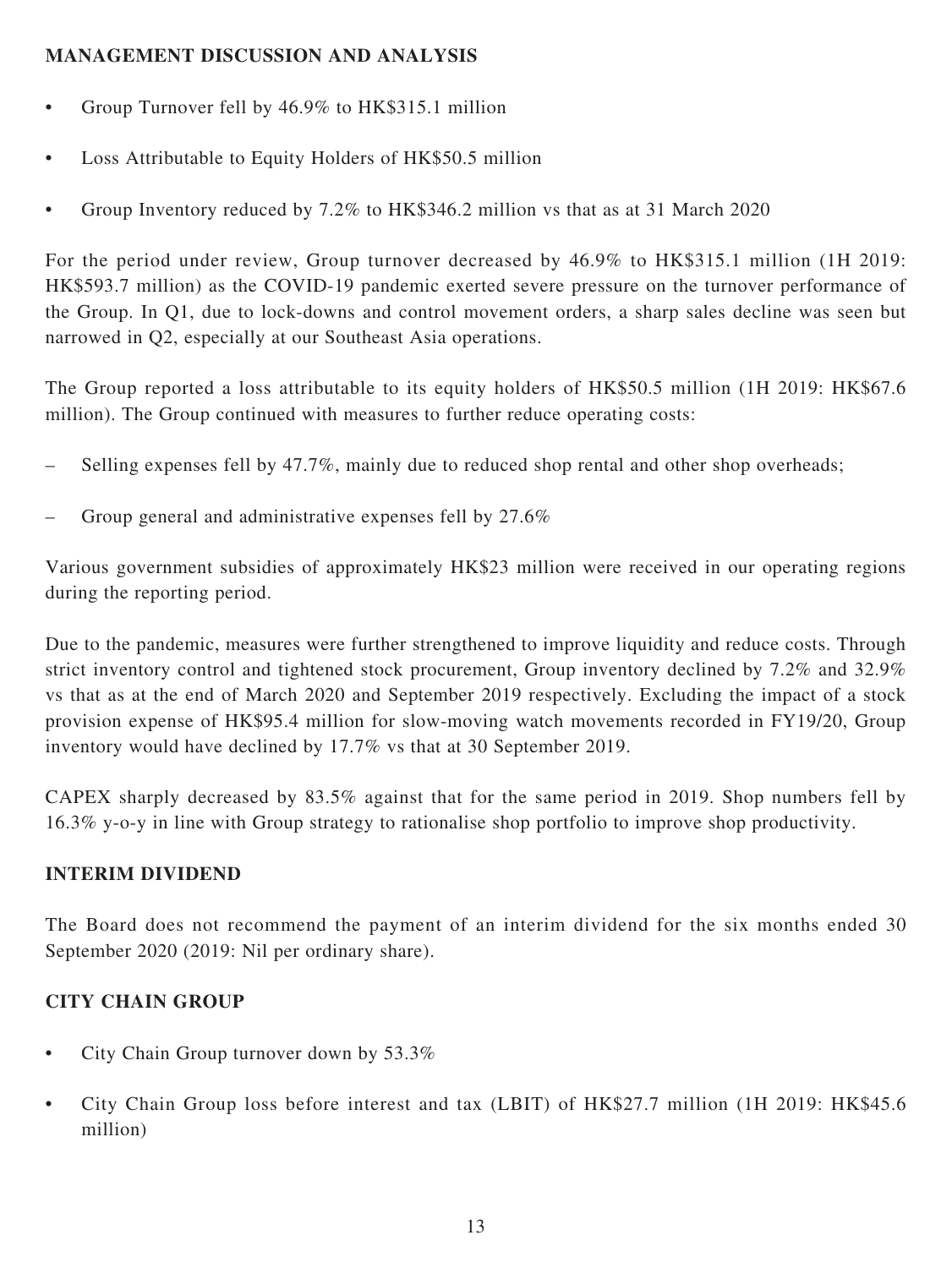The City Chain Group operates around 160 stores in Hong Kong, Macau, Mainland China (the "Greater China"), Singapore, Thailand and Malaysia together with online stores for "City Chain" and "Solvil et Titus".

# **Greater China**

Turnover for CITY CHAIN operations in Greater China fell by 60.9% to HK\$120.9 million (1H 2019: HK\$309.0 million), with y-o-y sales decline in Q2 narrowing compared with Q1. A loss before interest and tax (LBIT) of HK\$24.2 million was recorded (1H 2019: HK\$39.3 million), after accounting for the impact of HKFRS 16 Leases relating to the right-of-use assets of certain retail stores which were fully impaired in FY19/20 and therefore no depreciation expense of the right-of-use assets was recorded in 1H 2020. The depreciation expense in 1H 2020 would have been HK\$45.3 million if these right-ofuse assets were not impaired previously. An impairment loss of HK\$20.1 million being the right-of-use assets of the Group's retail stores in Greater China was recorded in 1H 2020. Following the streamlining of operations, Greater China saw operating expenses reduced by 44% during the period under review.

Our online business in Hong Kong delivered satisfactory results with turnover consistently improving and achieving profitable results in 1H 2020 whilst we also expanded our Mainland China e-commerce business on WeChat Mall.

## **Southeast Asia**

Sales during the period under review were also impacted by COVID-19 due to lock downs and movement controls in Malaysia, Singapore and Thailand with sales declining y-o-y by 37% to HK\$89.8 million (1H 2019: HK\$142.7 million). However, y-o-y sales decline in Q2 was less compared to Q1. Together with effective cost containment, operating loss fell by 44% and a LBIT of HK\$3.5 million was posted (1H 2019: LBIT HK\$6.2 million).

# **SUPPLY CHAIN MANAGEMENT AND WHOLESALE TRADING**

Turnover of the Group's watch supply chain and wholesale trading units fell by 26.5% to HK\$104.4 million (1H 2019: HK\$142.0 million) and with continued improvements in operating efficiencies, a profit on an exchange neutral basis of HK\$16.4 million (1H 2019: HK\$22.3 million) was reported.

As the sole distributor for the "SEIKO" and "GRAND SEIKO" brands of watches in Hong Kong, Macau, Singapore, Brunei and Malaysia, the Group's wholesale unit launched various marketing campaigns, which were well received, and with prompt service support promoted sell-through to retailers.

### **The Rest of FY20/21**

The disruptive and wide ranging effects of the pandemic continue to impact economies, lifestyles and working habits and despite promising vaccines in sight, economic activities are likely to remain fragile and the ranks of the unemployed are expected to grow. As these challenging conditions will prevail for the rest of FY20/21, measures adopted by the Group so far (as previously reported in the Group's Annual Report FY 19/20) to alleviate these pressures will continue under close monitoring, and will either be relaxed or strengthened depending on the changing external operating environment.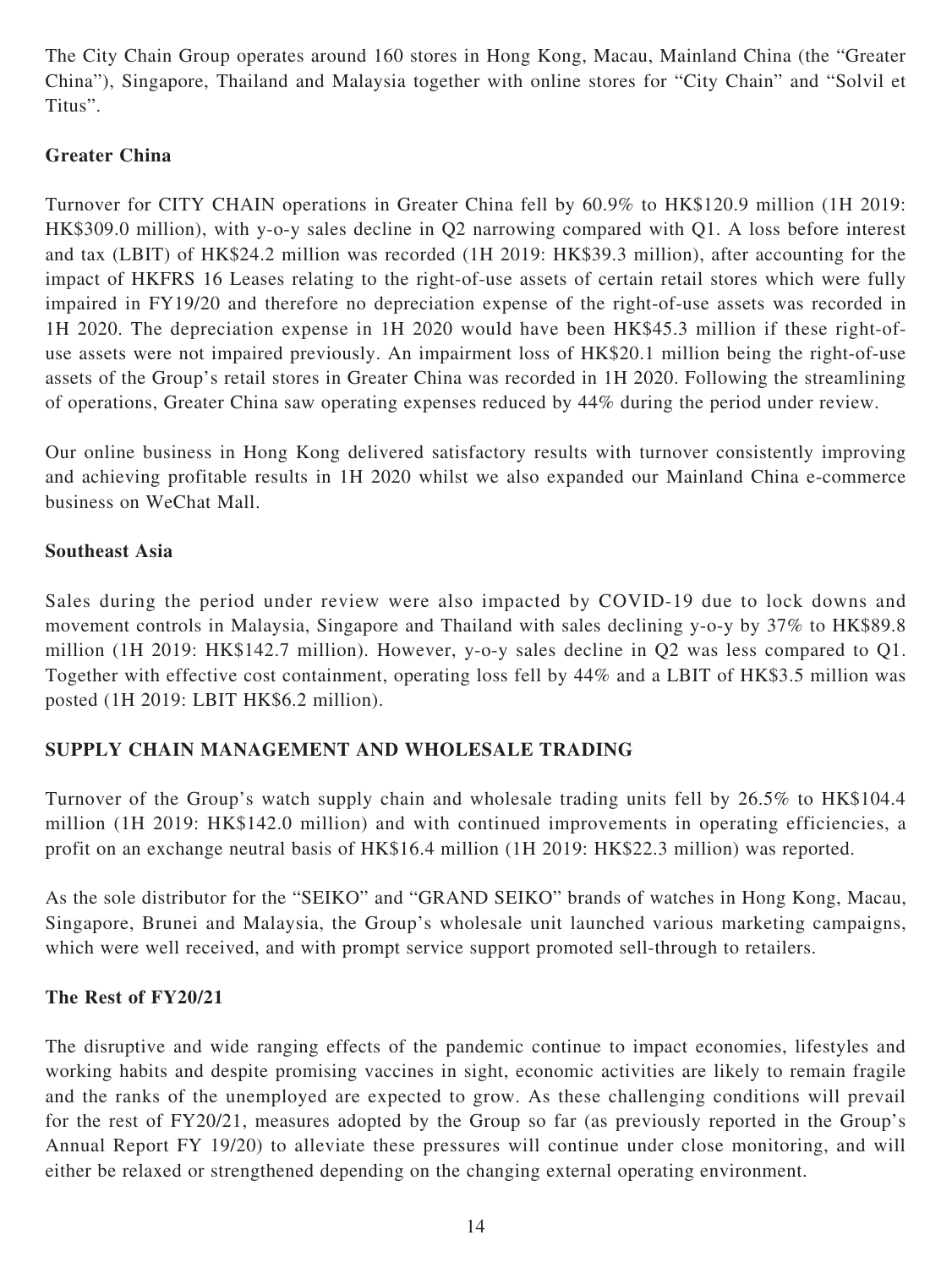## **FINANCE**

The Group's capital management, currency and interest rate movement are constantly monitored and reviewed by the management of the Group to address and manage relevant financial risks relating to the Group's operations. The Group maintains prudent treasury management policies to address liquidity to finance both short-term and long-term working capital needs for business operations. Funds are generated from business operating activities and banking facilities in the form of term loans and shortterm trading facilities. Forecast and actual cash flow analyses are continuously monitored. Maturity of assets and liabilities and requirement of financial resources for business operations are prudently managed.

Group gearing ratio was 93.0% (31 March 2020: 88.6%) with shareholders' funds standing at HK\$496.3 million (31 March 2020: HK\$530.4 million) and net debts of HK\$461.5 million (31 March 2020: HK\$469.8 million). The net debts are based on the bank borrowings of HK\$628.9 million (31 March 2020: HK\$651.4 million) less bank balance and cash of HK\$167.4 million of the Group (31 March 2020: HK\$181.6 million of which HK\$54.6 million were pledged). The bank borrowings comprised of HK\$288.5 million repayable within one year and HK\$340.4 million with scheduled repayment after one year but repayable on demand and were classified as current liabilities.

The Group's major borrowings are in Hong Kong dollars and mostly based on a floating rate at HIBOR or bank prime lending rates. As major revenues of the Group are in Hong Kong dollars and Macanese Pataca, the natural hedge mechanism was applied.

As at 30 September 2020, the Group's total equity funds amounted to HK\$503.3 million. The Group's cash inflow from its operations was HK\$103.8 million. The unutilized banking facilities as at 30 September 2020 was HK\$113 million.

As at 30 September 2020, the current assets and current liabilities were approximately HK\$682.3 million (31 March 2020: HK\$718.1 million) and HK\$983.5 million (31 March 2020: HK\$1,017.6 million), respectively. The current ratio was approximately 0.69 (0.71 as at 31 March 2020).

The Group does not use any financial instruments for hedging purposes.

The Group does not engage in speculative derivative trading.

As at 30 September 2020, the Group does not have any significant contingent liabilities.

The Group does not have plans for material investments or change of capital assets.

On 16 November 2020, a subsidiary of the Company ("Seller") entered into a provisional agreement with an independent third party purchaser ("Purchaser"), pursuant to which the Seller has agreed to sell and the Purchaser has agreed to purchase the entire issued share capital of a subsidiary of the Seller at an aggregate consideration of HK\$108,000,000 (the "Disposal").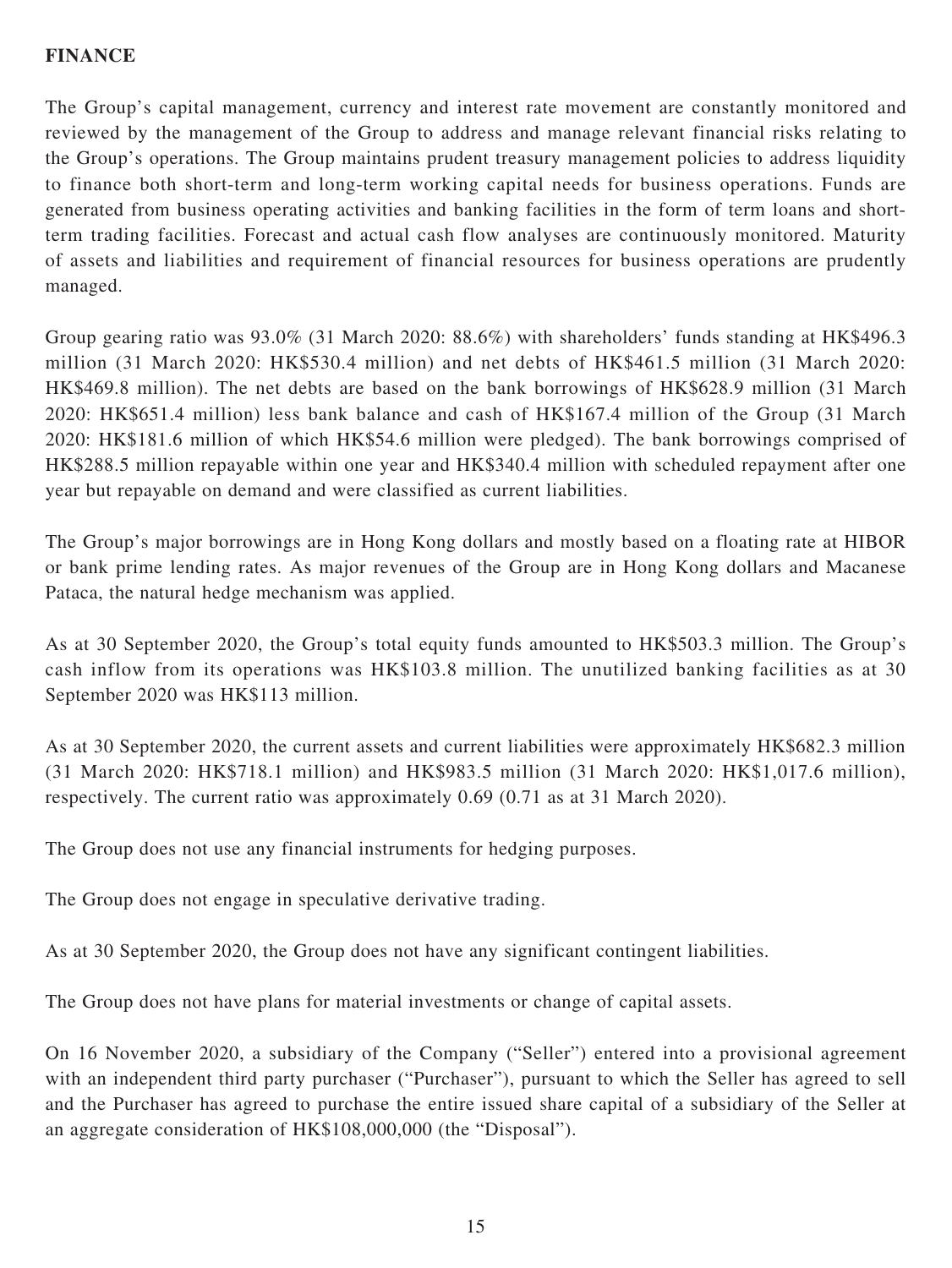Since 30 September 2020, other than the Disposal, there have been no other important events affecting the Group.

The interim results for the six months ended 30 September 2020 have been reviewed by the Audit Committee.

# **CAPITAL STRUCTURE OF THE GROUP**

There was no change in the capital structure of the Group during the period.

## **CHANGES IN THE COMPOSITION OF THE GROUP**

There was no change in the composition of the Group during the period.

# **NUMBER AND REMUNERATION OF EMPLOYEES, REMUNERATION POLICIES, BONUS AND TRAINING SCHEMES**

The Group's remuneration policies are reviewed on a regular basis and remuneration packages are in line with market practices in the relevant countries where the Group operates. As of 30 September 2020, the Group had 1,078 employees (at 30 September 2019: 1,288 employees).

## **DETAILS OF THE CHARGES ON GROUP ASSETS**

As at 30 September 2020, certain property, plant and equipment and investment properties amounting to HK\$584.1 million (31 March 2020: property, plant and equipment, investment properties and bank deposit amounting to HK\$640.4 million) were pledged to secure banking facilities granted to the Group. Capital expenditures was under control and reduced to HK\$1.4 million (1H 2019: HK\$8.5 million).

As at 30 September 2020, the Company had given guarantees to various banks to secure general banking facilities granted to certain subsidiaries amounting to HK\$1,214 million.

# **PURCHASE, SALE OR REDEMPTION OF LISTED SECURITIES**

The Company has not redeemed any of its shares during the period. Neither the Company nor any of its subsidiaries has purchased or sold any of the Company's shares during the year.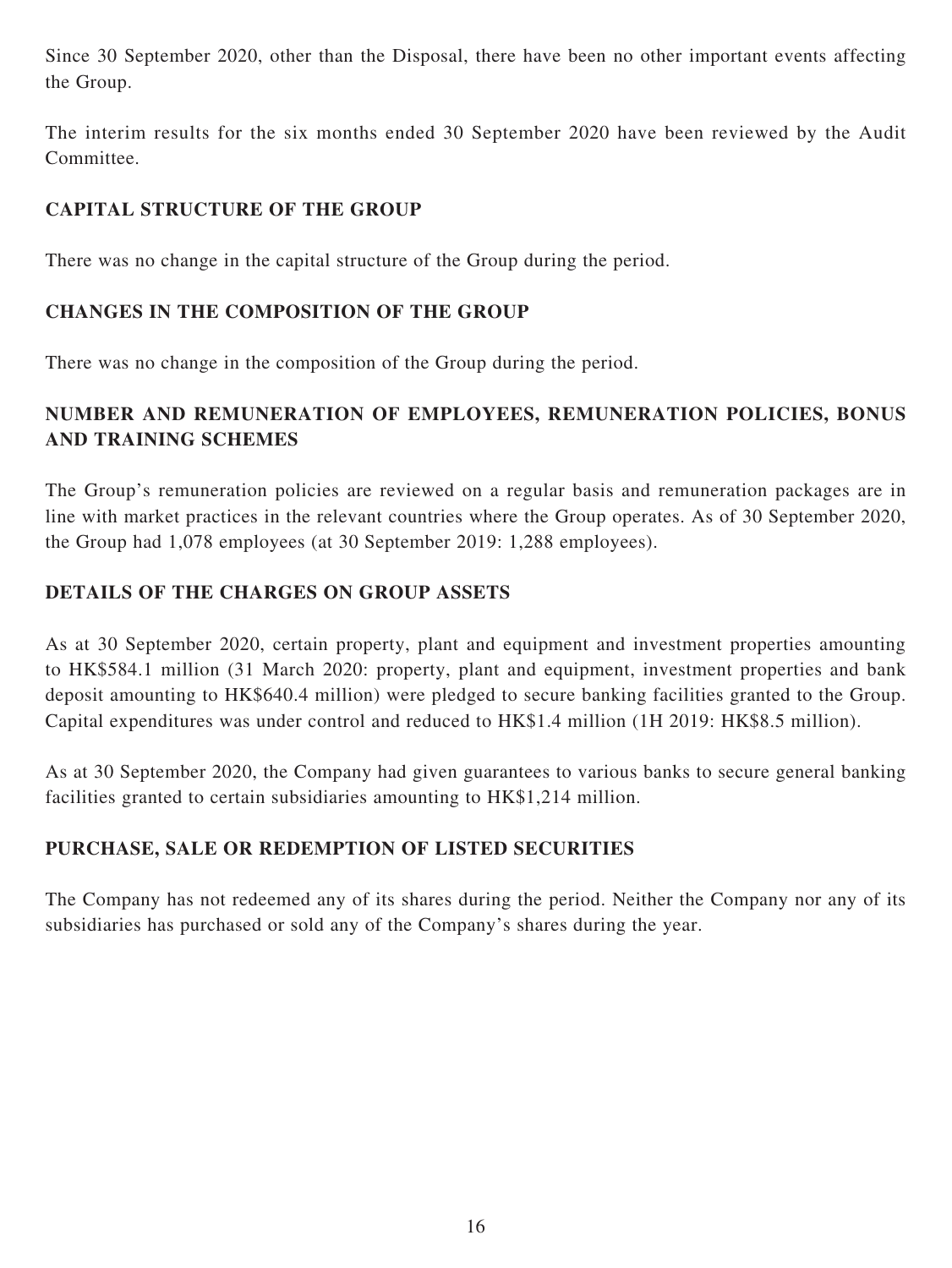### **CORPORATE GOVERNANCE**

During the six months ended 30 September 2020, the Company has complied with the code provisions of the Corporate Governance Code (the "Code Provisions") as set out in Appendix 14 of the Rules Governing the Listing of Securities on The Stock Exchange of Hong Kong Limited (the "Code"), except for the following deviations:

### **Code Provision A.2.1**

Under Code Provision A.2.1 of the Code, the roles of Chairman and chief executive officer ("CEO") should be separate and should not be performed by the same individual. Under the current organisation structure of the Group, Mr. Joseph C.C. Wong is both the Chairman and CEO of the Group. The Board believes that with Mr. Joseph C.C. Wong acting as both Chairman and CEO ensures consistent leadership and further enables better strategic planning for the Group. The Board also believes that the non-separation of roles does not affect the balance of power and authority within the Board.

### **Code Provision A.4.2**

Under Code Provision A.4.2, every director, including those appointed for a specific term, should be subject to retirement by rotation at least once every three years. Not all directors of the Company retire strictly under Code Provision A.4.2. Bye-Law 110(A) stipulates that one-third of the directors of the Company who have been longest serving in office since their last election, except the Chairman or CEO, shall retire from office by rotation at each annual general meeting.

### **Code Provision B.1.3**

This Code Provision deals with the terms of reference of a remuneration committee. The Company has adopted the terms of reference under Code Provision B.1.3 except that the terms of reference do not include reviewing and determining the remuneration packages of senior management. The Company believes that the remuneration packages of senior management should be the responsibility of the executive directors as they are in a better position to appraise the performance of senior management.

#### **Audit Committee**

On 24 November 2020, the Audit Committee together with the management of the Company reviewed the effectiveness of the systems of internal control throughout the Group for the six months ended 30 September 2020 and discussed auditing and financial reporting matters including review of the Group's results for the six months ended 30 September 2020 before they were presented to the board of directors for approval.